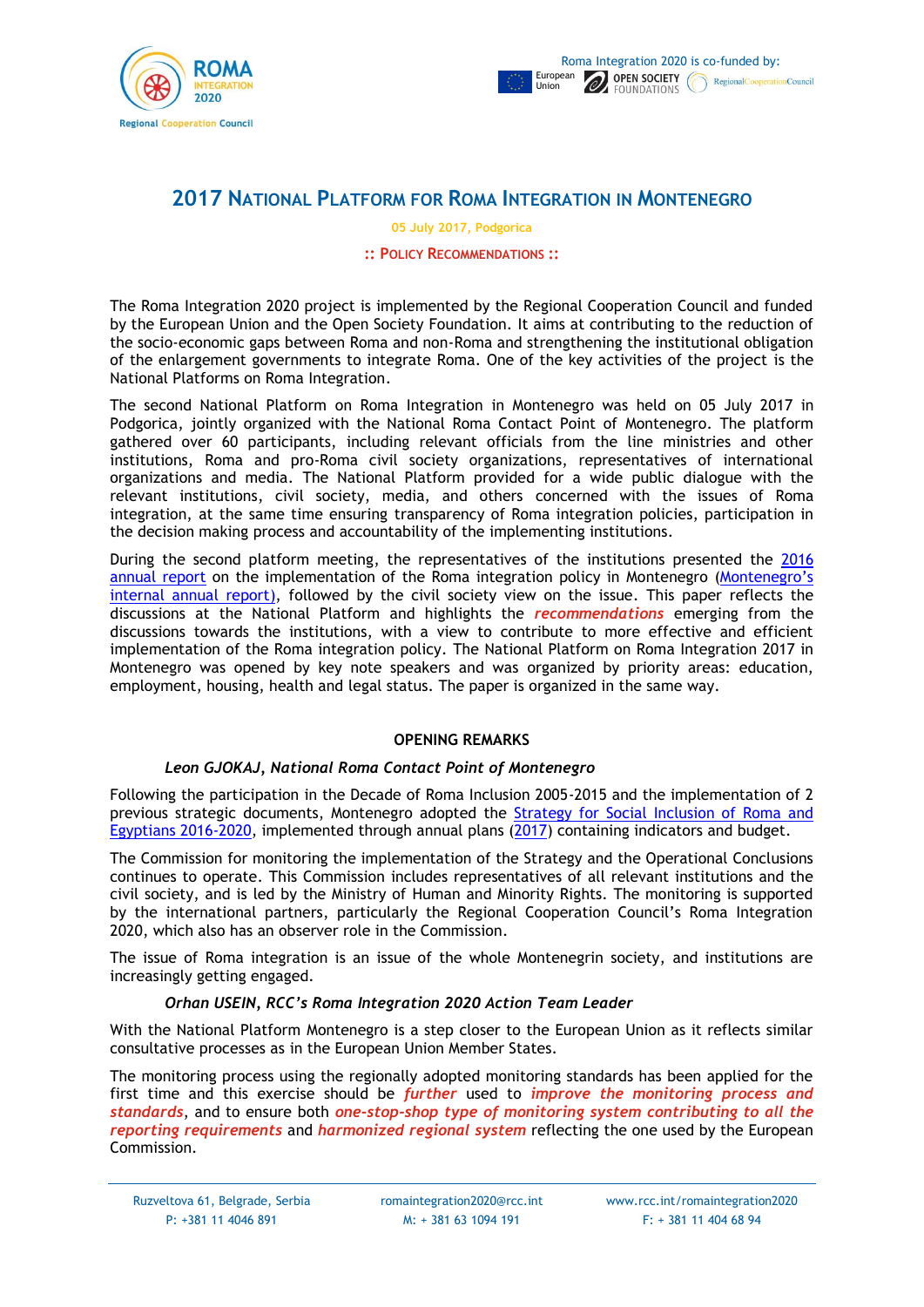

## *Barbara ROTOVNIK, Adviser for European Integration and rule of law, EU Delegation*

The support by the general public of over 70% for government's affirmative actions for social inclusion of Roma, as reported at the Regional Cooperation Council's Balkan Barometer, is commendable and clear sign for the governments.

The European Union has its Framework for National Roma Integration Strategies up to 2020, as well as the racial equality directive, to deal with the challenges faced by the 10-12 million Roma throughout Europe, in the Member States and the enlargement countries. Thus, *Montenegrin efforts to improve its non-discrimination legislation and align it with the EU are welcomed*.

The 2016 EU progress report on Montenegro identifies *Roma exclusion and discrimination as the key fundamental rights concern*. Despite the adoption of the new Strategy and action plan, *lack of budget for proper implementation, horizontal coordination among responsible institutions and proper result oriented monitoring and reporting* of the implementation remain the concerns.

The resulting Operational Conclusions from the 2016 Roma Seminar should be thoroughly implemented and monitored, including through *coordination with the local authorities and civil society*, with a view to achieve real change on the ground in the living conditions and social inclusion of Roma.

In education, the level of *inclusion of Roma students at all levels of education continues to improve but remains low overall*, including in compulsory primary education where drop-out rates remain high. Roma teaching assistants are ought to be included in the system by the end of 2017. *Roma continue to face obstacles in accessing health services and employment*. According to the RCC's Balkan Barometer, Montenegro has the lowest percentage of companies employing Roma in the region – only 3%, which is an area requiring significant improvement. Progress is achieved in housing through the regional EU funded programme, but *progress needs to be made in the housing of domicile Roma*. In certain municipalities the situation is critical and requires continuous monitoring to prevent forced evictions.

*Roma civil society should be supported to increase its capacities* for meaningful participation in the EU and other donors' programmes and the state official policies. The EU is devoted to further support Roma integration process, but the ownership and responsibility rests within Montenegro.

#### *Samir JAHA, Roma civil society representative, NGO Young Roma*

The Roma civil society in Montenegro prepared for this meeting by discussing all relevant issues, and preparing recommendations that will be submitted in written form to the relevant institutions.

Some progress has been made in all the priority areas, however mainly because of the resources provided by international donors, although the civil society and some individuals from relevant institutions have been highly dedicated and active. *The country should allocate adequate funds from the state budget for implementation of its Action Plan*.

*Better coordination is much needed*, particularly in order to distribute fairly assistance for Roma integration to all municipalities where Roma live. For example, in Niksic the health mediators are supported by two programmes, while in some other municipalities there are none.

It is a fact that the Roma community is going through a substantial change in this process, but at the same time it is evident that the *attitude towards Roma by non-Roma is not changing*, having the largest ethnic distance towards Roma. This requires strategic shift in the policy in order to direct the efforts towards changing the non-Roma. As a first step, programmes for Roma integration may serve non-Roma in similar situation as Roma, such is the case with the civil society project for economic engagement of women that includes both Roma and non-Roma women.

*Sustainability and continuation of programmes dealing with Roma integration are needed*. *Partnership with the civil society and support to their capacity* in such programmes are also needed. *Roma should also be represented in the responsible institutions*, including on the local level, where currently there are no representatives.

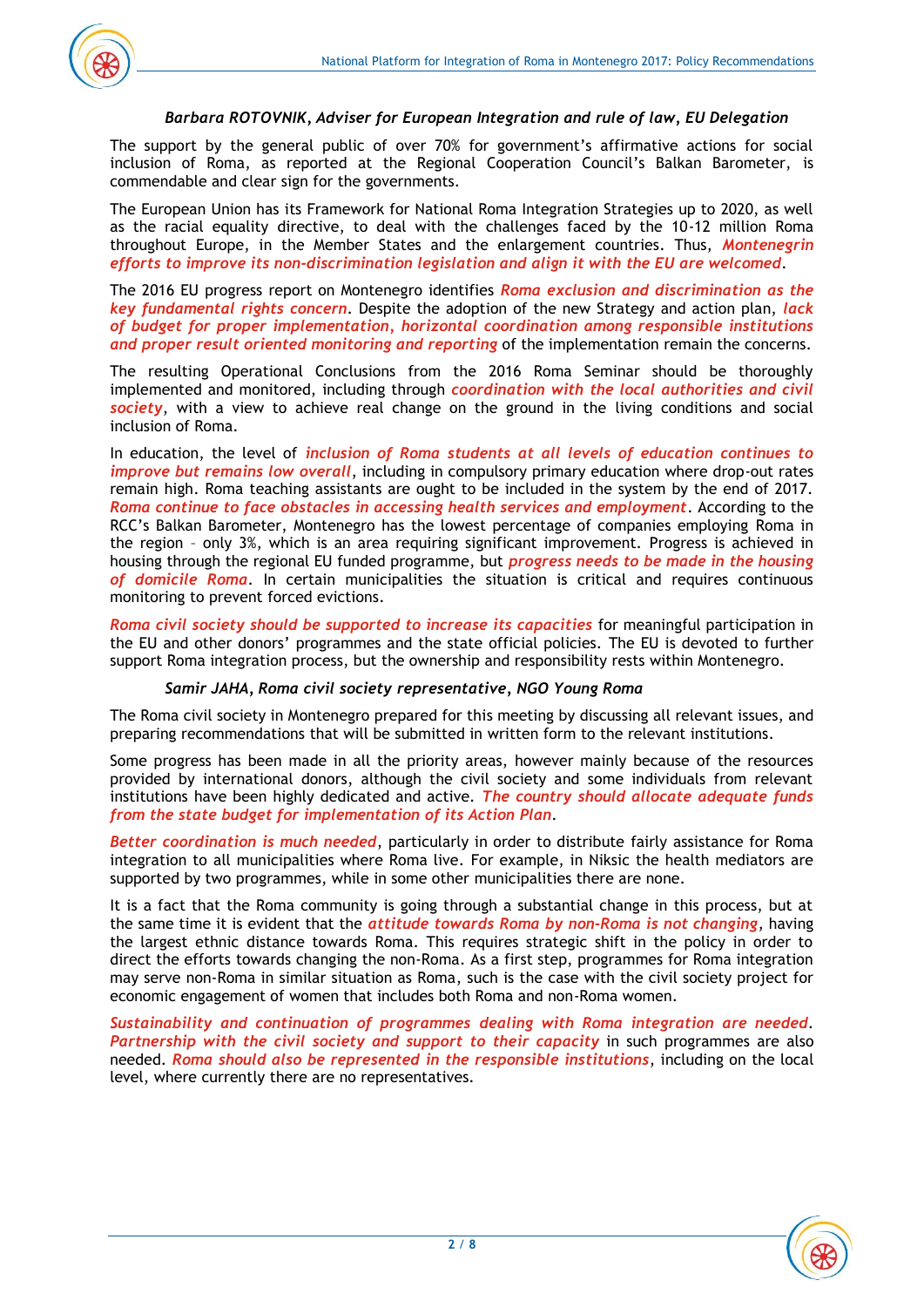

# **EDUCATION**

The rate of Roma within the school population is continuously increasing at all levels of education, although there are still challenges. Currently the rate of Roma among the school population is 2.38% in primary, 0.55% in preschool, and 0.40% in secondary education.

The number of Roma in preschool programmes in the beginning of the current school year was 104, and at the end 170. This is the result of the affirmative action towards Roma and the preparatory preschool programme. The preschool preparatory programme, attended by 87 children at the age of 5-6, has been prolonged to two weeks, 23 teachers have been trained to deliver the programme and the Bureau for Education has published a manual. 57 Roma children are enrolled in the regular preschool programmes. The law on preschool education awaiting adoption proposes release from the fee for preschool education for all enrolled Roma children.

In primary education the number of Roma enrolled in the beginning of the schoolyear was 1 622, out of which 621 came from camp Konik. 1 600 completed the year and thus the drop-out number is 22 pupils. There is a range of measures to support primary education of Roma. 304 children are transported every day to 7 schools, for which 2 000 EUR per month are spent. This measure covers 62 Roma children from camp Konik enrolled in 8 different schools in Podgorica, by which segregated education of the children from the camp has been eliminated. Desegregation has been promoted also in Berane, where 13 children have been enrolled in one of the mainstream schools. All Roma children in primary education receive textbooks free of charge. Funds for the academic year 2016/2017 were secured through the Ministry of Human and Minority Rights for pupils from first to third grade in the amount of 38.600 EUR, and through the Ministry of Education for the rest of the children in the amount of around 65.000 EUR.

In the secondary education, 125 Roma students were included in the beginning of the year, 104 of which completed the year. The completion number is not final, since there is still time to take correctional exams. 17 children have requested release from fees for taking final secondary school exams, which has been initiated with the given schools. The Ministry of Education is issuing recommendations to schools on the desired schools of the Roma candidates when enrolling.

Additionally, the mentoring programme services 104 children, the tutoring programme 15 children, open workshops are held for 110 children, 2 children attend musical classes, 70 children and 30 pupils attend children's workshops, 40 young Roma attend youth clubs and 60 children attend computer skills classes. Mixed teams for drop-out prevention operate for three years in Podgorica, from the beginning of the school-year in Niksic and from February in Berane, and the Ministry of Education is currently working on a protocol for prevention of early school drop-out.

As for the adult education, the Centre for Vocational Training delivers programme (for both completing primary education and acquiring job skills) for 119 Roma.

The Ministry also has the obligation to standardize the job of teaching assistants, according to the action plan. This has been done, but the obligation to actually employ and pay the teaching assistants depends on the adoption of the set of laws proposed by the Ministry to the Parliament. The teaching assistants are currently working. For instance, in April they implemented a campaign on the importance of education and enrolment of children into schools – Podgorica, Berane, Niksic and Herzeg Novi. Roma teaching assistants were implementing the campaign through the door-todoor method and thus identified all school-age children. The campaign included brochures in 3 languages.

All activities by the Ministry are conducted in cooperation with the civil society, and particular the Roma Education Fund.

## *Recommendations from the discussions*

- Roma should be able to choose their vocation when enrolling to secondary school and choose between enrolling into four or three year school.
- While textbooks are supplied through the measures, it should be ensured that all children receive them; other school materials needed in education are not supplied to socially deprived children, and this should be considered. It might happen that some children are not on the list for textbook as the list is made before the enrolment is completed, which should be fixed.
- The measure providing free textbooks to children in primary school should cover all Roma children, but is currently providing textbooks only to those from families receiving social

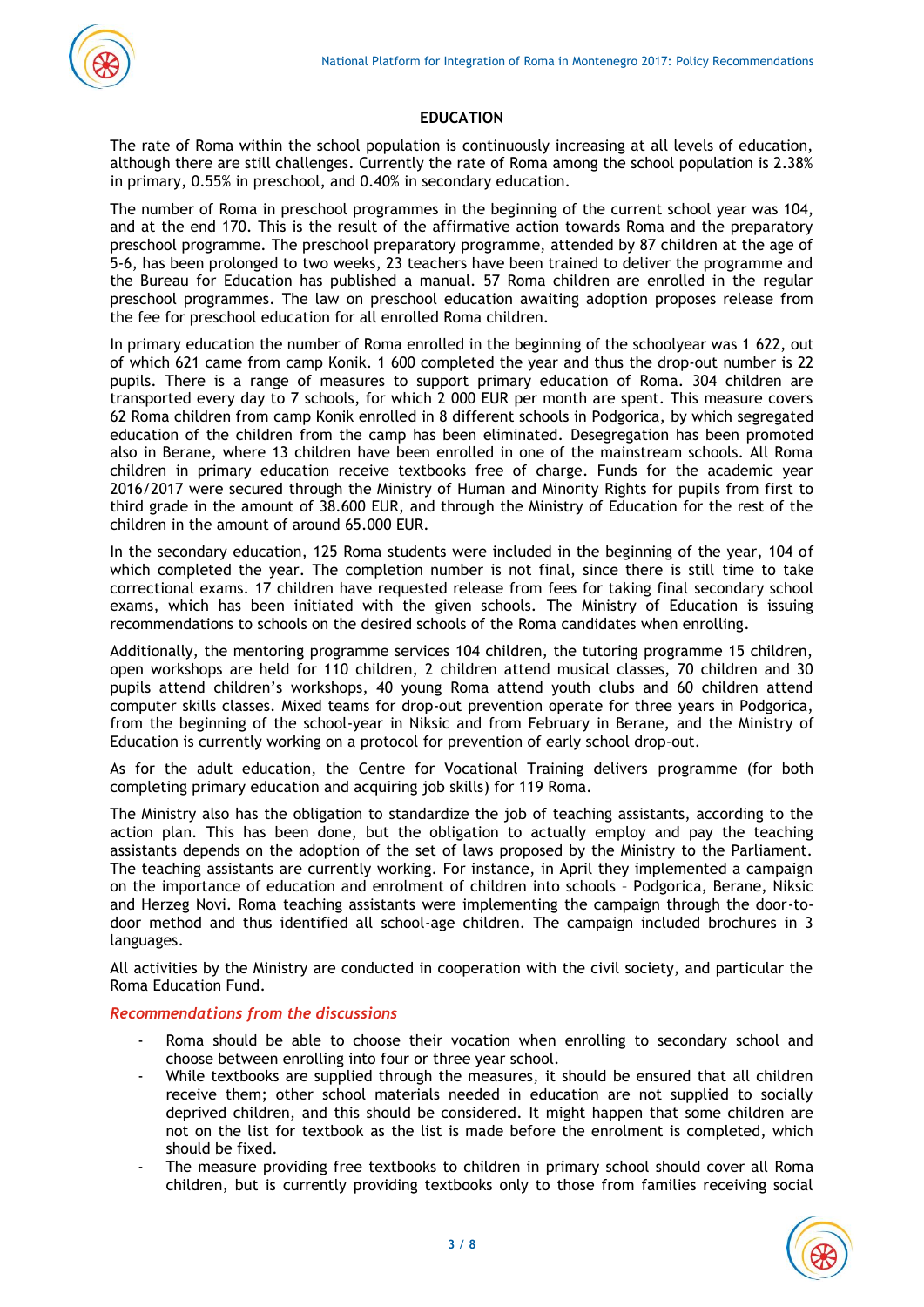

assistance. Full implementation of the measure as planned is needed. The Ministry of Education has to improve the coordination and management of the programme.

- If the idea of school uniforms is implemented, uniforms should be provided free of charge to Roma children. Currently it is piloted in one school to test the reduction of visibility of social differences. Surely, if uniforms are obligatory by law, those have to be free.
- In Niksic secondary school students complaint that the mentor is threatening them with expulsion and acts inappropriately, thus there is a demand for better selection and monitoring of the work of the mentors.
- Some secondary school students complaint that they do not receive scholarships in the first year, and this should be solved.
- The number of Roma children included in preschool programmes, particularly in the regular ones, has to be increased significantly through various measures in order to achieve the aim of 40% inclusion, which stands currently at half.
- Children included in preschool programmes should be also offered systematic health exam as part of the programme.
- Significant problem is that the aim for drop-out reduction has negative effects on teachers allowing pupils to pass the school year without the acquired knowledge. There is a positive example from a school in Niksic that has a rulebook both preventing such pass-through without the adequate knowledge and at the same time preventing drop-out by working with parents. This case should be considered when preparing the mentioned guidelines. The Ministry of Education has started working on the quality of education of Roma. It should be continued in consultation with Roma and should be properly monitored.
- Language barrier should be tackled properly in order to overcome learning barriers.
- The programme for teaching assistants should be further developed. As the number of qualified secondary school Roma graduates is limited, the criteria for teaching assistants should be lowered to primary school graduates. It is highly important to engage Roma. The programme should cover all the local communities where Roma live.
- Transportation of children should take into account extracurricular and additional classes that children take in order to provide timely service.

## **EMPLOYMENT**

The number of registered unemployed Roma, declaring voluntarily their ethnicity when registering, in Montenegro by the end of May 2017 is 1847, of which 815 are Romani women.

With the changes of the law on health insurance, registering unemployment is no longer condition for health insurance. The unemployment services work on clearing the register from passive unemployed persons by deleting from the register those that refuses participation in an employment programme or actual employment.

The budget for the active employment measures for 2017 is the same as for 2016, around 2.8 million EUR, out of which 50.000 EUR for measures for Roma. Measures for employment of Roma include vocational training and education and public works. In 2017 the Employment Agency implements the IPA funded project "Step closer to the labour market" in the amount of around 85.000 EUR, aiming at social inclusion and employability of Roma through vocational training for first employment.

To increase the participation of Roma in the active employment measures, the employment services are providing information on the rights and obligation of unemployed persons on the labour market and on the methods of job seeking. Individual employment plan is also formulated for each unemployed person, including plan for participation in the existing employment or employability measures. 154 Roma, 47% of which women, have registered as unemployed in 2016, and 72 Roma registered in the first half of 2017. They all received the mentioned services. To motivate participation of vulnerable groups in the active employment measures, different methods are used, such as transportation, small fee covering daily subsistence, ensuring likelihood of acquiring job after the training, providing tool-kits for business start-up and similar. The National Employment Agency also offers career guidance and advice for secondary school students.

Only one vocational and adult education programme in 2016 included 4 Romani women in hairdressers training. The programme funded from IPA in 2017 is ongoing and it is expected that 50 Roma shall acquire qualification for first employment, 5 of which to be employed after completion.

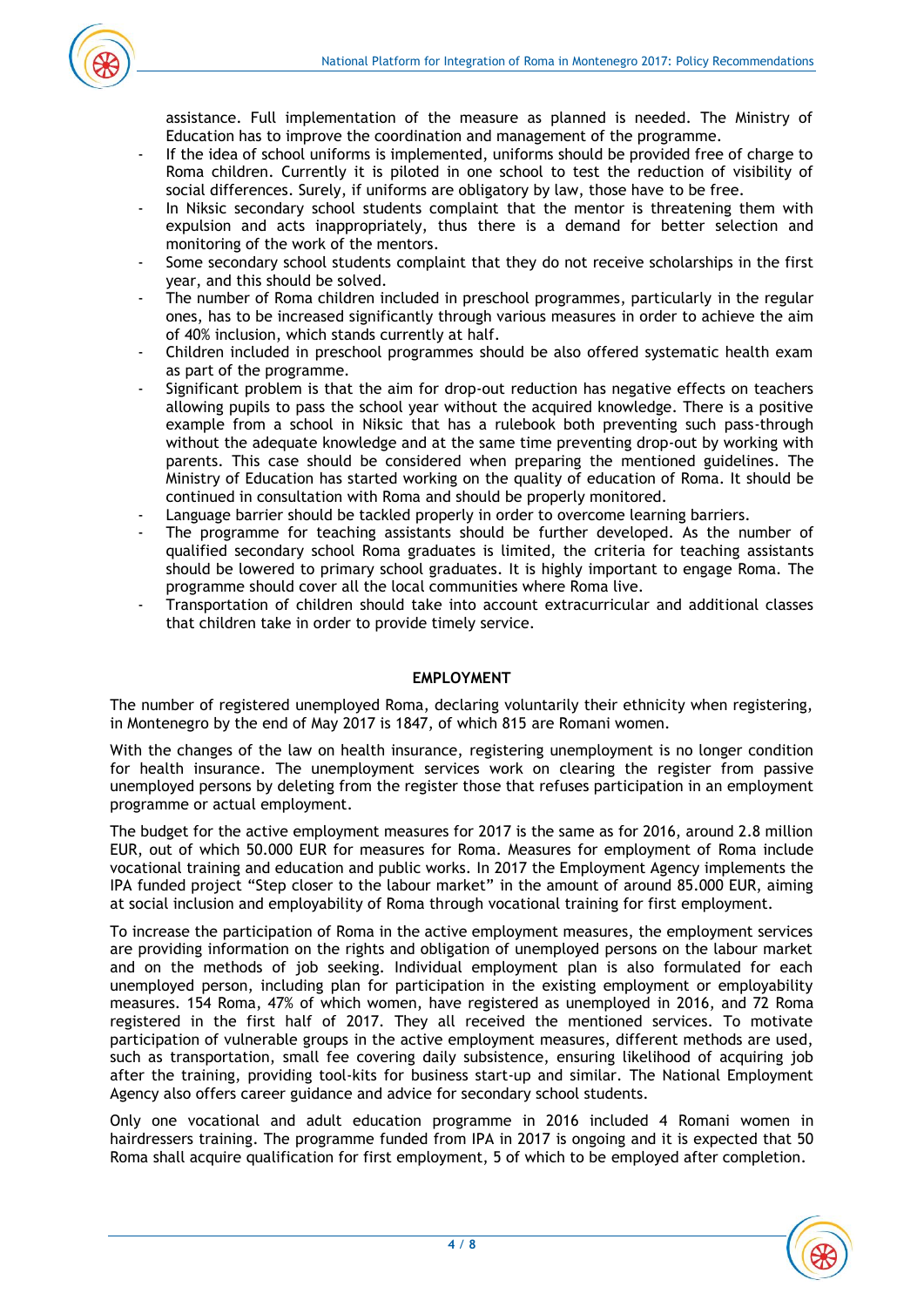

Direct employment of Roma is tackled by 5 planned measures. One of the measures is inclusion of Roma in public works, in which 18 Roma, 4 of which women, participated in 2016. 62 Roma (27 of which women) in 2016 and 35 Roma (21 of which women) in the first half of 2017 have participated in the measure for inclusion of Roma in seasonal works. The measure of 1 month training followed by 3 month subsidised employment have been implemented in 2016, but Roma are specified as a particular target group from 2017. The Employment As for self-employment, there is a demand to create specific credit lines and support programmes for Roma, but this has not been done so far.

To tackle employers' prejudice towards Roma, the National Employment Agency informs them about the benefits from the Roma employment measures and gathers information on their needs for employees. The main programme for the benefit of employers is the programme of subsidised employment of Roma implemented from 2016-2017, with a possibility for extension.

The National Employment Agency is obliged to introduce the profession of Roma employment mediator. At the beginning of 2017 the training curriculum for this profession has been developed. It is expected that the position will be piloted with at least one person by the end of the year.

The Employment Agency is also building the capacities of its employees to work with Roma through IPA funded trainings, particularly for developing and implementing individual employment plans for unemployed. Inter-disciplinary teams are also formed to work on sufficient income securing for deprived beneficiaries.

## *Recommendations from the discussions*

- Programmes supporting Roma to start up business should be implemented.
- 50 000 EUR for programmes on employment of Roma is a very limited amount, and should be increased significantly to ensure achievement of the strategic aims. The responsible institutions also have to spend the planned budget (only 54% spent in 2016). Nevertheless, IPA funds for the upcoming years are planned, including for programmes on employment of Roma, and should be used appropriately. The National Agency for Employment expressed readiness to cooperate with the civil society on the projects.
- Vocational training for Roma should be designed to combine the needs of the labour market and the demands for skills and knowledge of Roma. For example, driving licence trainings and exams may be introduced.
- Removing someone from the unemployment registry for refusing to take a job offer or participate in an employment measure should be reconsidered. There may be justified reasons for refusal, such as job offer inadequate to the main qualification of the person or one that effectively lowers the income of the family if accepted.
- Affirmative measures, particularly subsidies for employment of Roma should last longer than 1 year, as it is the case currently.

#### **HEALTH**

The legislative regulation in the field of health, according to the Ministry of Health is designed on the basis of the principle of equality of all citizens. The whole report in the area of health is available online. Therefore, the presentation at the National Platform focuses only on two obligations taken by the state with the Operational Conclusions from the 2016 Roma Seminar.

One of the obligations is to continue the development of the programme of Roma health mediators within the health system, including cooperation with the health facilities and civil society, informative campaigns, vaccination, workshops on reproductive health and other activities of the mediators. This obligation has been implemented fully. At the beginning of 2017 there were two Roma health mediators in Podgorica, while currently there are 3 mediators regularly employed by the health system and paid from the public budget. The aim is to increase the number of mediators. 2 mediators are engaged through a project of the international organization Help. A long-term aim is to develop this service into assistants for health and social inclusion. The mediator's service should be distinct from the translation service that has to be provided to all requiring health services and do not speak the official language(s). Five mediators have been qualified for the position and the plan was to engage them all, but some of them rejected the engagement.

The other obligation taken by the Ministry is to improve the care of Roma suffering from addictive abuse of narcotics or psychological difficulties. In this regard, the novelty is that current users of methadone therapy can transfer (if so determined by the responsible medical practitioner) to

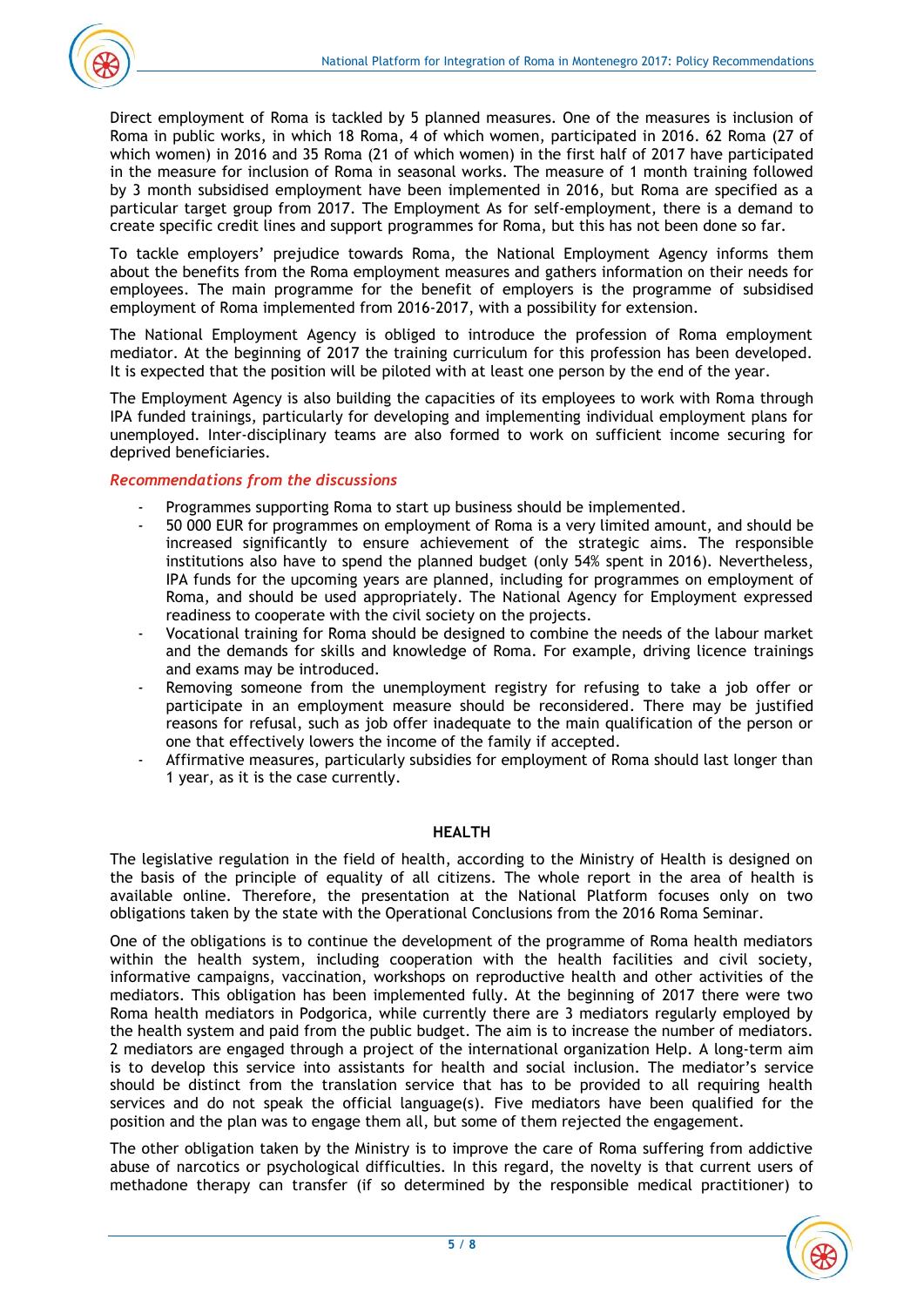

buprenorphine therapy, which is far better for the health of the users. The buprenorphine can be used free of charge directly at the health facility, which reduces the abuse of prescriptions. The other novelty is the newly established commission for de-institutionalization of psychiatry patients that have the ability to live and be treated outside the institution.

With regards to preventive health exams, the Ministry is aware of challenges faced by Roma. Nevertheless, several group exams for Romani women have been undertaken during 2016 and 2017. Adolescent Romani girls have access to open counselling centres within medical facilities.

During 2016, 30 workshops have been implemented for awareness raising among the Roma population and the medical personnel.

Health insurance has been disconnected from the unemployment registry, thus all the persons now are directly acquiring health insurance from the Health Fund.

On the budgeting issues, the Ministry of Health is not allocating specific budget for programmes for Roma, but uses mainstream programmes to conduct activities targeting Roma among others.

#### *Recommendations from the discussions*

- Significant number of Roma refugees and internally displaced persons are not able to renew their health insurance because the Health Fund is requiring official certificate from Kosovo\* confirming they are not insured there, which is impossible to obtain. This is affecting all those that have not regulated their status. Solution should be found to ensure health insurance to the affected persons.
- According to the law, elderly persons over 67 years of age that have never been officially employed are not entitled to health insurance, affecting disproportionately Roma. It is recommended that the provision is changed.
- Complaints about refused health services to some Roma, pregnant women in particular, still prevail. The Ministry is aware of the problem and have intervened with the Health Fund to ensure provision of health services to all, but there are still cases of refused health services, although no longer for pregnant women. This phenomenon should be discontinued fully.
- Complaints on lack of access to health insurance and/or health services should be analysed to determine if these are isolated cases that should be solved as such, or patterns of Roma exclusion in the area of health that would require strategic approach.
- Medical personnel at health facilities need to be informed about the situation of Roma and trained to provide appropriate services, taking into account their vulnerable and disadvantage position of exclusion. Furthermore, programmes and the involved medical personnel should reach out to Roma in order to ensure access and trust building.
- Within the preventive group health exams, other target groups among Roma besides women should be included, such as elderly people.
- Although the health system provides for translation when needed, it is important that Roma health mediators speak Romanes. According to the Ministry, the 2 mediators in Podgorica are not Roma, but all 3 mediators have certain knowledge of the language. Health mediators should be engaged in all the local communities where Roma live.

#### **HOUSING**

The focus of the 2016 report on the implementation of Roma integration policies in the area of housing focuses on the regional IPA funded programme for securing housing to refugees and internally displaced persons from the collective camps. This measure is the responsibility of the Ministry of Labour and Social Welfare. So far, 62 housing units in Niksic have been built, half of which are inhabited by Roma. In Berane housing is provided for 94 families, 44 of which are Roma. 48 housing units have been built through IPA funded project and additional 120 are being built within the regional programme for camp Konik inhabitants. Savings within the project enable building of additional 50 housing units planned for the next period. It is expected that by the end of 2018 both camps Konik I and II will be completely closed and their inhabitants housed in 220 units.

Allocation of construction sites is an obligation and contribution of the local self-governments. It is noted that Roma have refused the offer to receive existing houses bought across the city or units in

 $\overline{\phantom{a}}$ \* This designation is without prejudice to positions on status, and is in line with UNSCR 1244/1999 and the ICJ Opinion on the Kosovo declaration of independence.

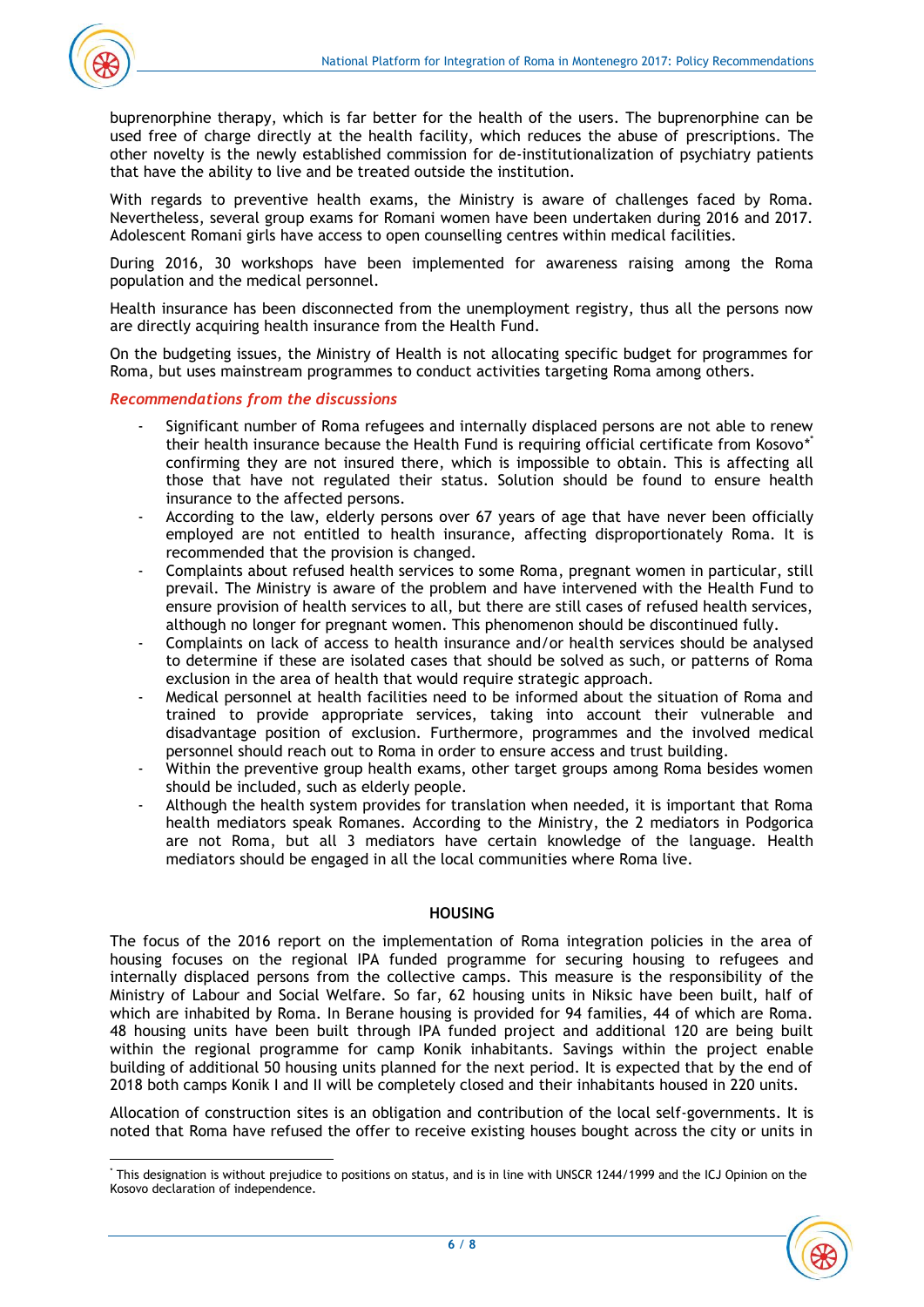

high collective housing buildings, thus 130 000 square meters have been allocated by the city of Podgorica to build appropriate housing units as requested by the beneficiaries.

The criteria for the selection of beneficiaries of the secured social housing are determined by the law on social housing. In the case of the regional programme, additionally, the criteria for vulnerability of the UNHCR have been used. Beneficiaries of the social housing units are obliged to pay renal fee of 27 euro cents per square meter. According to the data, these fees are paid by 80% of the beneficiaries.

The representative Ministry of Labour and Social Welfare highlights that the neighbourly relations among Roma and non-Roma in the inhabited social housing buildings are good, by which the doubt at the beginning of the project that Roma would be able to live with others has been overcame.

Unfortunately, the program is not providing housing for domicile Roma. The Ministry is interested to negotiate with the donor community to fund housing for domicile Roma, in coordination and cooperation with the civil society and other relevant institutions.

According to the representatives of the Ministry of Sustainable Development and Tourism, the law on legalization of buildings entered into force in March 2017, but is not implemented because of the lack of full screening of the situation. Thus, the implementation of the law is postponed to 2018. The aim of the law, once implemented, is to legalize illegal building if possible, with a small fee for legalization to be used for urbanization of the space. The law also ensure that alternative housing is provided for all those whose dwellings are impossible to legalize and must be dismantled. The main responsibility for the implementation of the law is within the local governments.

## *Recommendations from the discussions*

- In Tivat 4 Roma families, 1 of which is refugee, received housing from the international organization Help. Such practice is commendable and should be extended. However, 2 families that have their own houses have received decisions for eviction, allegedly because of electricity issues. It is recommended that these and other houses in similar situation are legalized through a programme formulated according to the Strategy. There are still 30 Roma families in Tivat in difficult housing situation that needs to be solved urgently.
- Regarding the law on legalization that should be used for many illegal buildings, including those of Roma, it entered into force in 2016, but has not been implemented so far at all. The law has to be enforced. Favourable conditions for legalization have to be ensured for those buildings primarily used for living.
- It is appealed that the relevant institutions allocate sufficient funds and implement programmes independently from donor funding.
- The housing programmes implemented for Roma have to ensure sustainability of the solutions, meaning ensure possibility for the beneficiaries to cover their rental fee and communal services and ensure integral social services. It is also recommended that the housing programmes ensure desegregation of Roma and prevent forming of new ghettoes. It is also highly important to properly monitor the impact of the programme, including collecting data disaggregated by ethnicity.
- The relevant institutions dealing with housing must be well prepared when negotiating with donors, aiming at ensuring the needs of the potential beneficiaries, both domicile and other Roma in Montenegro are addressed.
- Database on the situation of housing, including the legal status of the buildings is needed.
- A civil society research shows that along the coast line from Herceg Novi to Ulcinj there are 170 families at risk of forced evictions. These are 90% domicile Roma, citizens of Montenegro. This issue has to be raised urgently with the local self-governments.
- In Herceg Novi 6 housing units have been built by the international organization Help, but inhabitants still cannot move to these units. This is an urgent issue.

#### **LEGAL STATUS**

The right to permanent or temporary residence for persons originating from the ex-Yugoslav territory, including Kosovo\*, is guaranteed since 2009. Regulating the right according to the law was possible for two years, but the deadline has been extended multiple times. The administrative fee for acquiring status has been reduced throughout the years, currently set at 10 EUR.